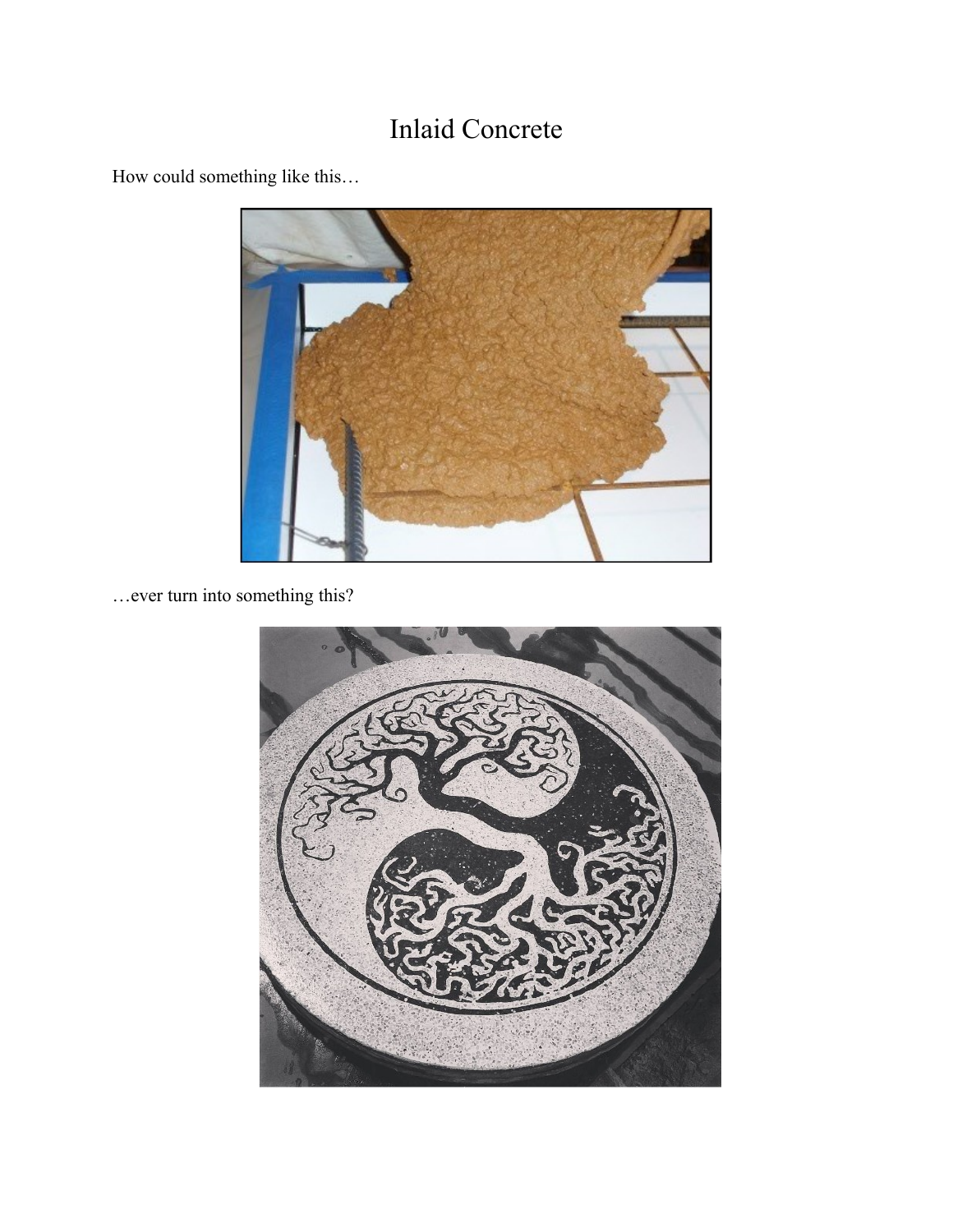It seems magical. But unlike magicians, here at RockMill we're happy to take you backstage and show you what it takes to make the "wow" moments happen.

## First Steps

Nearly every project begins with a pattern. It's the blueprint we follow and it shows the dimensions and characteristics of the finished piece. When we're happy with the pattern, we transfer it to a mold that will hold the concrete.

To make inlaid concrete, we adjust the pattern so that hollow areas (also called "negatives") are left in the concrete piece after we pour it into the mold. We do this by creating raised areas ("positives") in the mold. The liquid concrete flows around those raised areas, so when it hardens and we pop it out of the mold, empty spots are left where the mold used to be.



*The raised lettering in the mold are positives. The result is negatives in the hardened concrete.*

## Roughing It Up

One of the cool things about concrete is that it's possible to add new material to existing, hardened concrete. This is essential for the inlaying process. But it isn't as straightforward as dumping a bucket of wet material into the negative spaces and swiping it all flat with a trowel.

If you took polished concrete and poured some more concrete on top of it, the bond between them would be very weak, because there would be hardly anything for the new concrete to grip onto. The surface needs to be prepared so that old and new will become one.

We do this by spraying the negative spaces with muriatic acid. This roughens the surface and creates lots of spots for the new concrete to interface with. After the acid has done its work, we wash it away and let the concrete dry.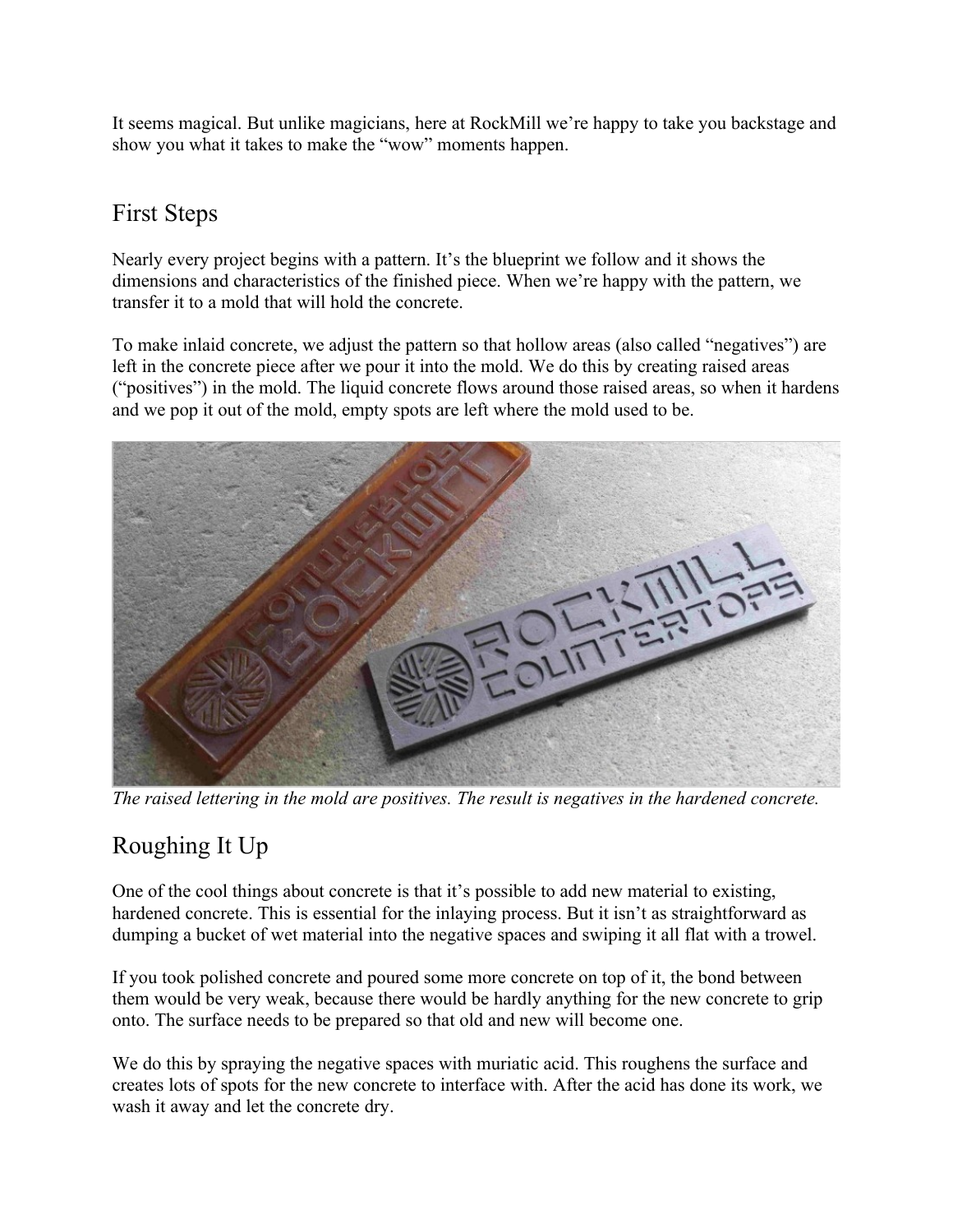

*This bar top has already been ground flat. Note the pattern of tessellated crosses. After applying acid to the negative spaces, Alyre scrubbed every single cross with a small brush, to make sure acid reached all corners.* 

#### Back for Seconds

It is now time to mix a new batch of concrete, which we carefully pour into the roughened negative spaces.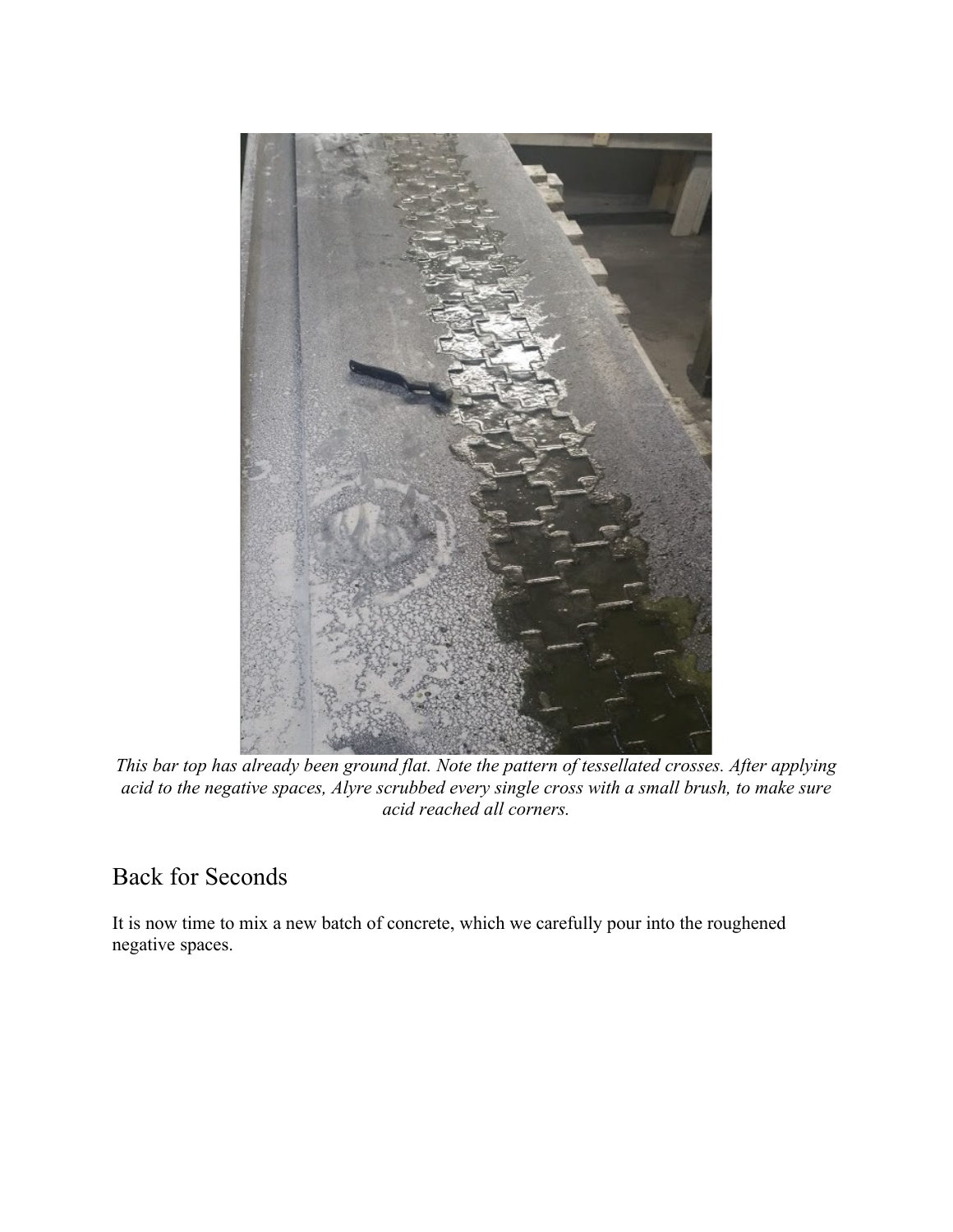

We purposefully over-fill the negatives. When the concrete cures and shrinks, just the right amount of material will remain. If it looked perfect when wet, it would be full of holes when dried.

#### Finishing Touches

When the second layer has cured we grind it flat. This exposes sand grains in the concrete and reveals the seamless edge between the two colors. It also exposes small bubbles that were trapped in the wet concrete. These are natural and expected, and we get rid of them by grouting the surface.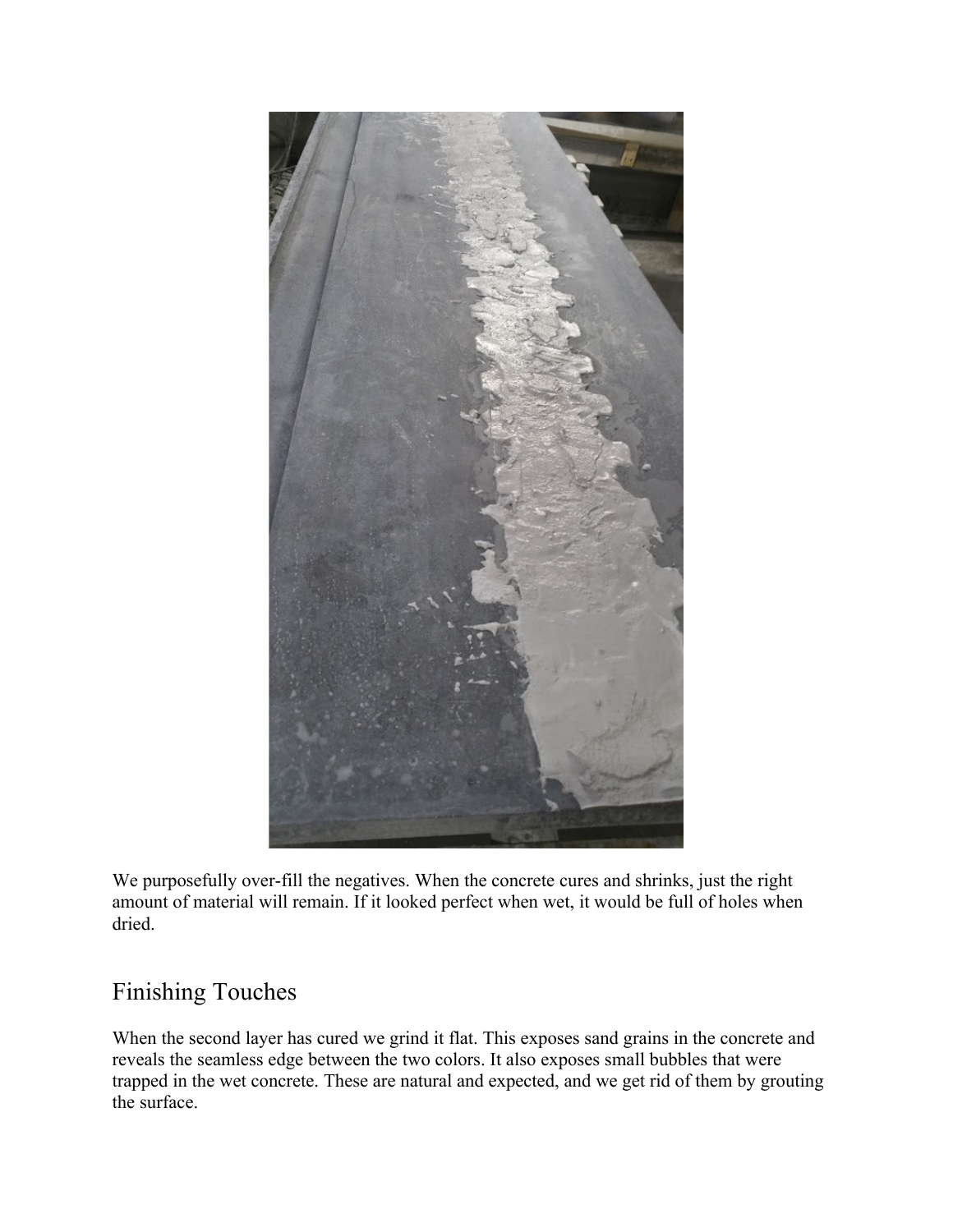

*Dark grout for the dark areas and light grout for the light areas.*

When the grout has set up it is time for more grinding. After a combination of machine grinding and using hand-pads to get everything properly smooth, we thoroughly wash the piece and let it dry.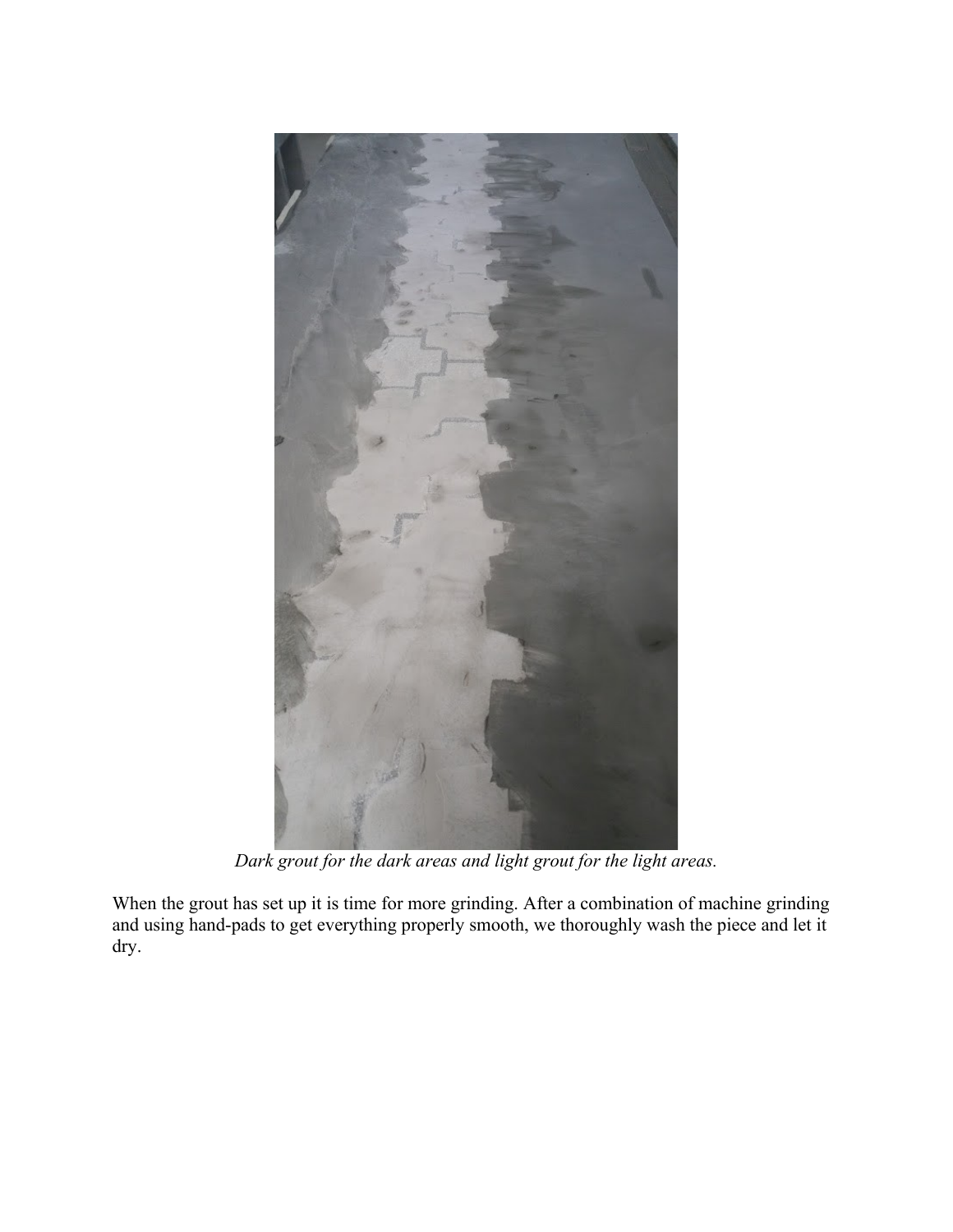

*Inlaid, grouted, ground, and ready for sealer.*

It takes a lot of attention to detail and hard work to make inlaid concrete. The great thing is, all that work shows up in the finished product. And with this technique, the possibilities are limitless.